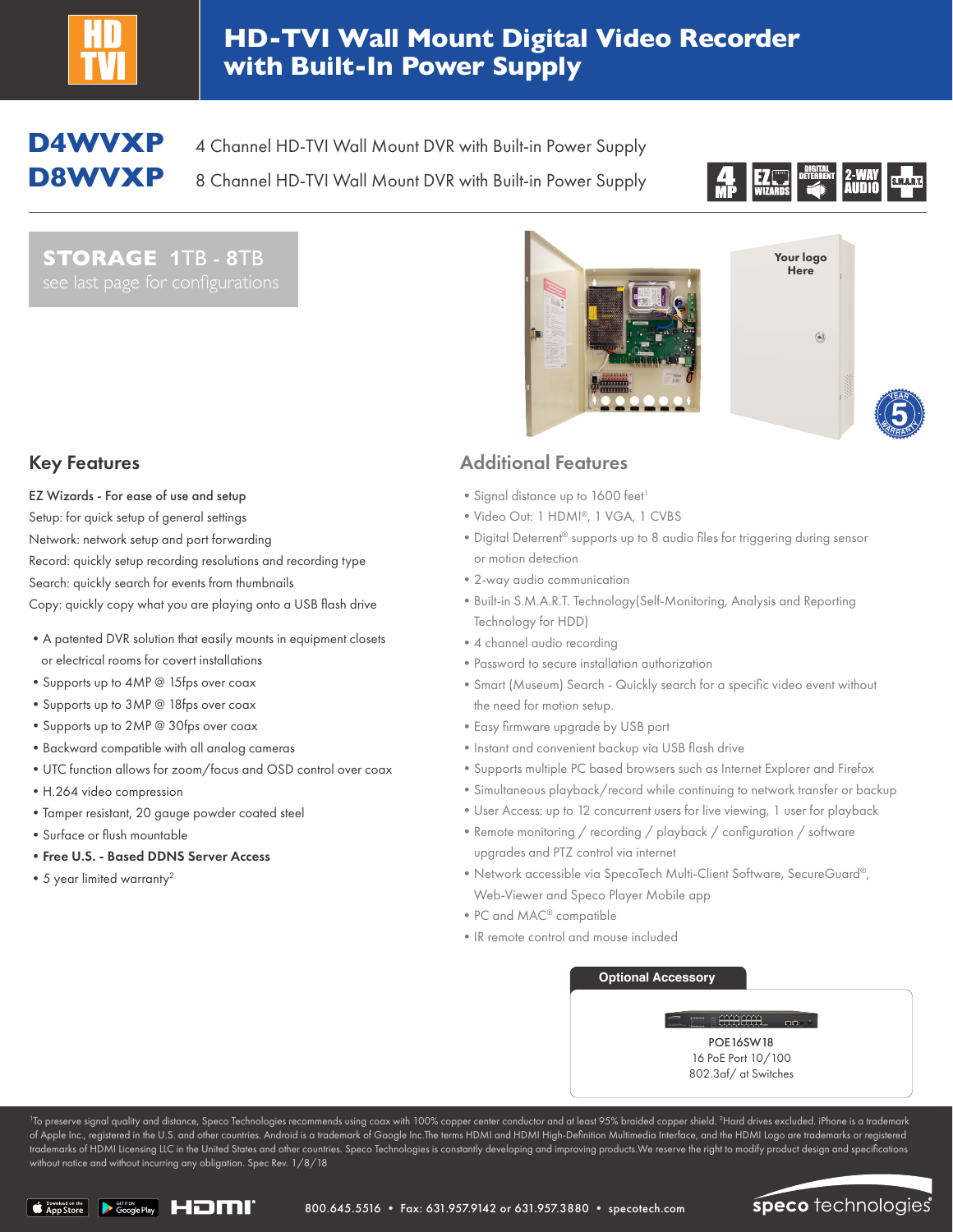| Models                                                                      |                                    | D4WVXP               | D8WVXP                                                          |                          |
|-----------------------------------------------------------------------------|------------------------------------|----------------------|-----------------------------------------------------------------|--------------------------|
| Video                                                                       |                                    | Number of Channels   | $\it 4$                                                         | 8                        |
|                                                                             | Input                              | <b>Camera Types</b>  | 960H, HD-TVI 1/2/3/4MP                                          |                          |
|                                                                             |                                    | <b>Main Monitor</b>  | VGA and HDMI (Max. 1920x1080)                                   |                          |
|                                                                             | Output                             | Sub Monitor          | CVBS or SPOT (Selectable)                                       |                          |
|                                                                             |                                    | Input & Output       | 4 line input & 1 line output                                    |                          |
| <b>Audio Codec</b><br>Audio<br>2-Way Audio                                  |                                    |                      | G.711                                                           |                          |
|                                                                             |                                    |                      | Local Port Network Client                                       |                          |
|                                                                             | Sensor Input                       |                      | $\it 4$                                                         | 4 or 8 (with Sensor Box) |
| Alarm                                                                       |                                    | <b>Alarm Output</b>  | 1                                                               |                          |
| Serial                                                                      |                                    | RS-485               | 1                                                               |                          |
|                                                                             | <b>Frame Rate with 4MP Cameras</b> |                      | 15fps/channel                                                   |                          |
| Live                                                                        | Frame Rate with 3MP Cameras        |                      | 18fps/channel                                                   |                          |
|                                                                             | Frame Rate with 2MP Cameras        |                      | 30fps/channel                                                   |                          |
|                                                                             | Compression                        |                      | H.264                                                           |                          |
|                                                                             |                                    | 2688x1520 (4MP)      | 10fps/channel                                                   |                          |
|                                                                             | <b>Resolution &amp; Frame Rate</b> | 2304x1296 (3MP)      | 13fps/channel                                                   |                          |
|                                                                             |                                    | 1920x1080 (2MP)      | 15fps/channel                                                   |                          |
| Recording                                                                   | <b>Recording Quality Grade</b>     |                      | 5 Levels                                                        |                          |
|                                                                             | <b>Recording Mode</b>              |                      | Smart / Continuous / Motion / Sensor / Schedule / Manual        |                          |
|                                                                             | Pre-Recording                      |                      | Max. 20 minutes                                                 |                          |
|                                                                             | <b>Post Recording</b>              |                      | Max. 60 seconds                                                 |                          |
|                                                                             | Search Mode                        |                      | EZ Search, Smart (Museum) Search, Timeline, Event, Archive, Log |                          |
| Playback                                                                    |                                    | Multi-Decoding       | 1, 4                                                            | 1, 4, 8                  |
|                                                                             | Playback Speed                     |                      | x0.25, x0.5, x2, x4, x8, x16, x32, x64                          |                          |
|                                                                             | Media                              |                      | USB Drive, External HDD, Network                                |                          |
| <b>Backup</b>                                                               | Format                             |                      | BMP, AVI, Proprietary Format and EXE                            |                          |
|                                                                             | <b>Huge Backup</b>                 |                      | Yes (Max. 24 hours)                                             |                          |
|                                                                             | HDD<br><b>USB</b>                  | Capacity of 1 HDD    | 8TB                                                             |                          |
|                                                                             |                                    | <b>Internal HDDs</b> | $\mathbf{1}$                                                    |                          |
| Storage                                                                     |                                    | e-SATA               |                                                                 |                          |
|                                                                             |                                    | Front                | 1                                                               |                          |
|                                                                             |                                    | Rear                 | 1                                                               |                          |
| User I/F                                                                    | <b>Input Method</b>                |                      | IR Remote Control, Mouse, Keyboard Controller                   |                          |
| <b>Network</b>                                                              | Interface                          |                      | 10/100/1000 Base-TX                                             |                          |
|                                                                             | <b>Dynamic DNS</b>                 |                      | Yes (Free DDNS)                                                 |                          |
|                                                                             | <b>Dual Streaming</b>              |                      | Yes                                                             |                          |
|                                                                             | 3G Mobile                          |                      | iPad® / iPhone® / Android™                                      |                          |
|                                                                             | <b>Web Viewer</b>                  |                      | Windows (Internet Explorer, Firefox)                            |                          |
| <b>Network Access</b>                                                       | <b>PC Client</b>                   |                      | SpecoTech Multi-Client Viewer and SecureGuard® VMS              |                          |
|                                                                             | <b>MAC Client</b>                  |                      | Speco Client for MAC and SecureGuard® VMS                       |                          |
|                                                                             | <b>Remote Setup and Upgrade</b>    |                      | Yes                                                             |                          |
| <b>Features</b>                                                             | Digital Deterrent <sup>®</sup>     |                      | Default + up to 8 custom audio files                            |                          |
|                                                                             | <b>Digital Zoom</b>                |                      | Yes                                                             |                          |
|                                                                             | <b>DST (Daylight Savings)</b>      |                      | Yes                                                             |                          |
|                                                                             | <b>EZ Record</b>                   |                      | Yes                                                             |                          |
|                                                                             | S.M.A.R.T                          |                      | Yes                                                             |                          |
|                                                                             | <b>Internal Beep</b>               |                      | By video loss, HDD error                                        |                          |
|                                                                             | Multi-Language                     |                      | English / Spanish / French                                      |                          |
|                                                                             | <b>SW Upgrade</b>                  |                      | USB upgrade                                                     |                          |
|                                                                             | <b>Email Notification</b>          |                      | Yes                                                             |                          |
|                                                                             | NTP (Network Time Protocol)        |                      | Yes                                                             |                          |
| Power<br><b>Power Supply Voltage</b>                                        |                                    | 12VDC 3A             |                                                                 |                          |
| Allowable Operating Temperature / Humidity<br>Allowable Storage Temperature |                                    |                      | 41 ° F - 104 ° F / 20% - 80% RH<br>14°F-122°F                   |                          |
| Weight                                                                      | Unit Weight (Gross Weight)         |                      |                                                                 |                          |
| <b>Dimensions</b>                                                           | Unit Dimensions (W x H x L)        |                      | 4 lbs.                                                          |                          |
|                                                                             |                                    |                      | $11.5''$ (W) $\times$ 15" (H) $\times$ 3.5" (L)                 |                          |

Please note that specifications and unit exterior design are subject to change without notification. Rev. 1/8/18